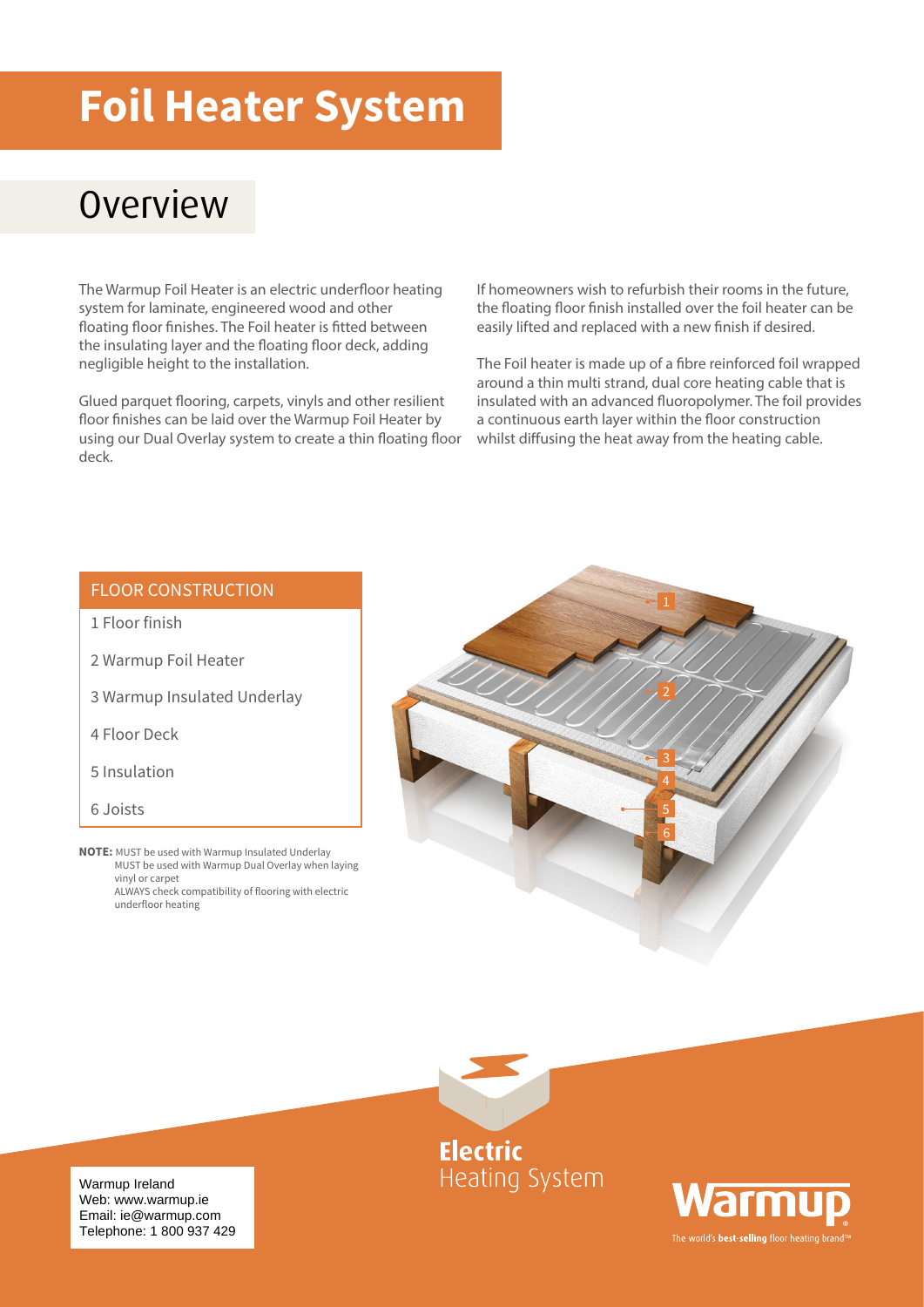## Technical Data

| <b>TECHNICAL DATA - Foil Heater</b> |                               |  |  |  |
|-------------------------------------|-------------------------------|--|--|--|
| OPERATING VOLTAGE                   | 220 - 240y: 50Hz              |  |  |  |
| <b>IP RATING</b>                    | IPX7                          |  |  |  |
| <b>WIDTH</b>                        | 500mm                         |  |  |  |
| <b>MAT THICKNESS</b>                | 3 <sub>mm</sub>               |  |  |  |
| <b>CABLE THICKNESS</b>              | 1.8 <sub>mm</sub>             |  |  |  |
| <b>OUTPUT RATING</b>                | 140W/m <sup>2</sup>           |  |  |  |
| <b>INSULATION</b>                   | <b>ETFE</b>                   |  |  |  |
| MIN. INSTALLATION TEMP              | $5^{\circ}$ C                 |  |  |  |
| CONNECTION                          | 3m LONG "COLDTAIL" CONNECTION |  |  |  |



#### Features

- Foil layer acts a continuous earth layer within the floor construction whilst also diffusing the heat evenly
- Installed directly under the floor finish; no self levelling required
- Ideal for regular shaped rooms, where the 0.5m wide mats can be rolled out across the floor in parallel runs. in 1
- Ideal for heating under laminate, engineered wood and other floating floor finishes n.
- BEAB Approved and CE marked meeting the highest safety standards for ultimate peace of mind  $\epsilon \in \mathbb{B}$  $\mathcal{L}_{\mathcal{A}}$



15 Year Warranty & SafetyNet Installation Guarantee **SAFETY Net**  $\mathbb{R}^n$ 

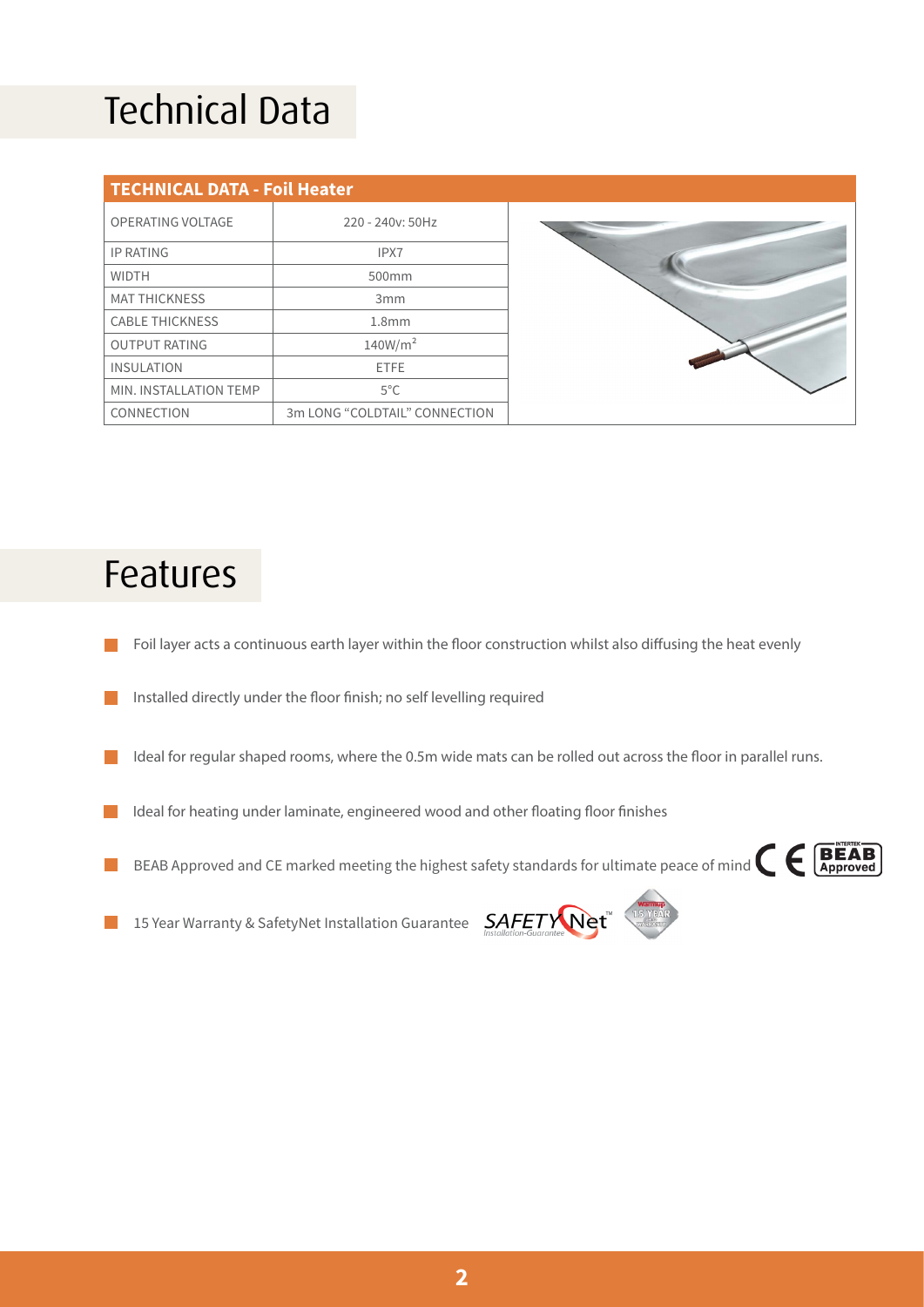## Technical Data

|                     |                                    |                     | Foil Heater (WLFH-140W) |                                 |                                   |                 |
|---------------------|------------------------------------|---------------------|-------------------------|---------------------------------|-----------------------------------|-----------------|
|                     | <b>AREA TO BE</b><br>HEATED $(m2)$ | <b>POWER</b><br>(W) | <b>LOAD</b><br>(A)      | <b>RESISTANCE</b><br>$(\Omega)$ | <b>RESISTANCE</b><br><b>BANDS</b> |                 |
| <b>PRODUCT CODE</b> |                                    |                     |                         |                                 |                                   | $(\Omega)$      |
| WLFH-140W/140       |                                    | 1                   | 140                     | 0.61                            | 377.86                            | $359.0 - 396.8$ |
| WLFH-140W/210       |                                    | 1.5                 | 210                     | 0.91                            | 251.90                            | $240.2 - 263.7$ |
| WLFH-140W/280       |                                    | $\overline{2}$      | 280                     | 1.22                            | 188.93                            | 179.5 - 198.4   |
| WLFH-140W/420       |                                    | 3                   | 420                     | 1.83                            | 125.95                            | $119.7 - 132.3$ |
| WLFH-140W/560       |                                    | $\overline{4}$      | 560                     | 2.43                            | 94.46                             | $89.8 - 99.2$   |
| WLFH-140W/700       |                                    | 5                   | 700                     | 3.04                            | 75.57                             | $71.8 - 78.4$   |
| WLFH-140W/840       |                                    | 6                   | 840                     | 3.65                            | 62.98                             | $59.9 - 66.2$   |
| WLFH-140W/980       |                                    | $\overline{7}$      | 980                     | 4.26                            | 53.98                             | $51.3 - 56.7$   |
| WLFH-140W/1120      |                                    | 8                   | 1120                    | 4.87                            | 47.23                             | $44.8 - 49.6$   |
| WLFH-140W/1260      |                                    | 9                   | 1260                    | 5.48                            | 41.98                             | $39.9 - 44.1$   |
| WLFH-140W/1400      |                                    | 10                  | 1400                    | 6.09                            | 37.79                             | $35.9 - 39.7$   |
| WLFH-140W/1680      |                                    | 12                  | 1680                    | 7.30                            | 31.49                             | $29.9 - 33.1$   |

**NOTE:** To cover larger areas, several kits should be used together.

## **WARMUP COMPONENTS**

#### Insulated Underlay

Warmup® Insulated Underlay is a thin polystyrene insulation barrier with effective acoustic properties to reduce contact noise.

The insulated underlay sits between the subfloor and the Foil heater, reflecting the heat upwards making the system even more efficient.

| <b>INSULATED UNDERLAY - TECHNICAL SPECIFICATIONS</b>              |                                                                                   |  |  |  |
|-------------------------------------------------------------------|-----------------------------------------------------------------------------------|--|--|--|
| <b>SIZE</b>                                                       | WIDTH - 1200mm<br>COVERAGE/PACK - 2.5sqm, 5.0sqm, 10sqm, 25sqm                    |  |  |  |
| <b>THICKNESS</b>                                                  | $6mm$ +/- 0.5                                                                     |  |  |  |
| <b>COMPOSITION</b>                                                | TOP LAYER: GROOVED POLYSTYRENE<br>BOTTOM LAYER: SILVER FOIL WITH ADHESIVE OVERLAP |  |  |  |
| Rm VAI UF                                                         | $0.19m2$ K/W                                                                      |  |  |  |
| <b>CONTACT SOUND</b><br>REDUCTION*                                | 25dB ALW WHEN USED IN CONJUNCTION WITH<br>WARMUP® DUAL OVERLAY                    |  |  |  |
| <b>TEMPERATURE REACH</b>                                          | $-30$ °C up to $+70$ °C                                                           |  |  |  |
| <b>THERMAL</b><br>CONDUCTIVITY (W/m.K)                            | 0.036                                                                             |  |  |  |
| DENSITY ( $\text{kg/m}^3$ )                                       | 18                                                                                |  |  |  |
| FIRE CLASS EN13501                                                | $E_{fl}$                                                                          |  |  |  |
| <b>WATER VAPOUR</b><br><b>DIFFUSION</b><br><b>RESISTANCE (SD)</b> | >100                                                                              |  |  |  |